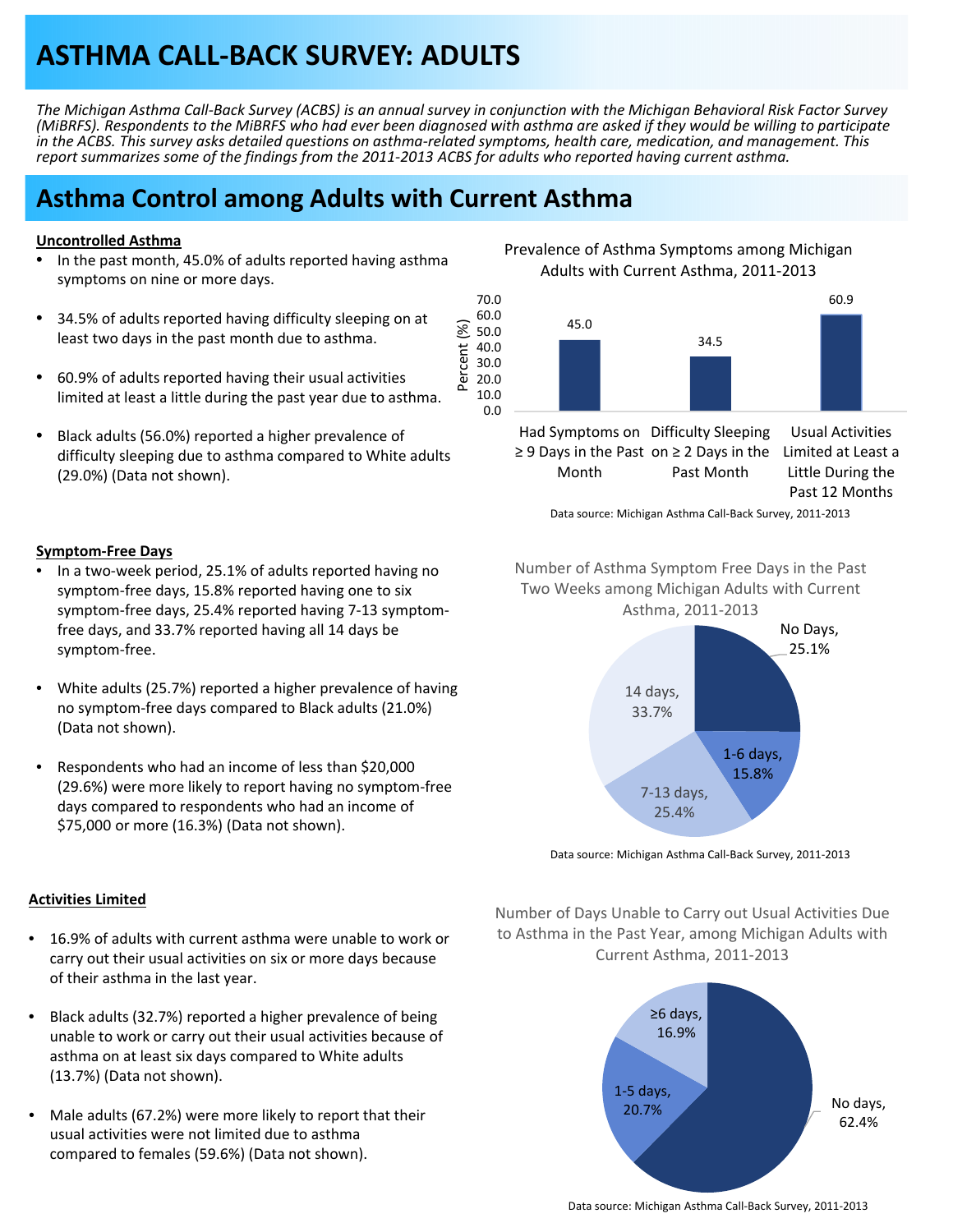#### **Health Care Utilization**

- 38.3% of adults had two or more routine asthma care visits in the past year.
- In the past year, 8.4% of adults went to the Emergency Department (ED) two or more times for their asthma, 10.0% of females reported this compared to 5.7% of males.
- 4.4% of adults had at least one hospital stay due to their asthma in the last year. 6.2% of males reported being hospitalized for asthma compared to 3.3% of females.

- 25.7% of adults reported having a cost barrier to asthma care. Barriers to asthma care include inability to access primary care, asthma specialist care, or asthma medication due to cost.
- Black adults (36.2%) reported a higher prevalence of having a cost barrier to asthma care compared to White adults (23.0%). There were significant differences between Black and White adults in all categories for experiencing a cost barrier.
- Respondents who were college graduates (14.5%) were less likely report experiencing a cost barrier compared to those with a high school diploma (27.7%) (Data not shown).

#### Prevalence of Asthma Health Care Utilization in the Past Year among Michigan Adults with Current Asthma, 2011‐2013



Data source: Michigan Asthma Call‐Back Survey, <sup>2011</sup>‐<sup>2013</sup> **Cost Barriers to Health Care**

Prevalence of Cost Barriers to Asthma Care in the Past 12 Months among Michigan Adults with Current Asthma, 2011‐2013



**Work‐Related Asthma among Adults with Current Asthma**

40 50

 $\mathcal{S}$ 

- Males (67.4%) were more likely to report having their asthma caused or aggravated by a job compared to females (53.4%).
- Black adults (66.4%) were more likely to report their asthma was caused or aggravated by a job compared to White adults (56.1%) (Data not shown).
- 24.7% of adults reported ever being told by a doctor their asthma was work‐related.
- 59.6% of adults reported having any indication of work‐related asthma.

58.4  $24.7\frac{31.1}{9}$ 59.6 67.4 69.7 53.4 21.0 53.8 60 70 80 Prevalence of Work‐Related Asthma among Michigan Adults with Current Asthma, 2011‐2013 All

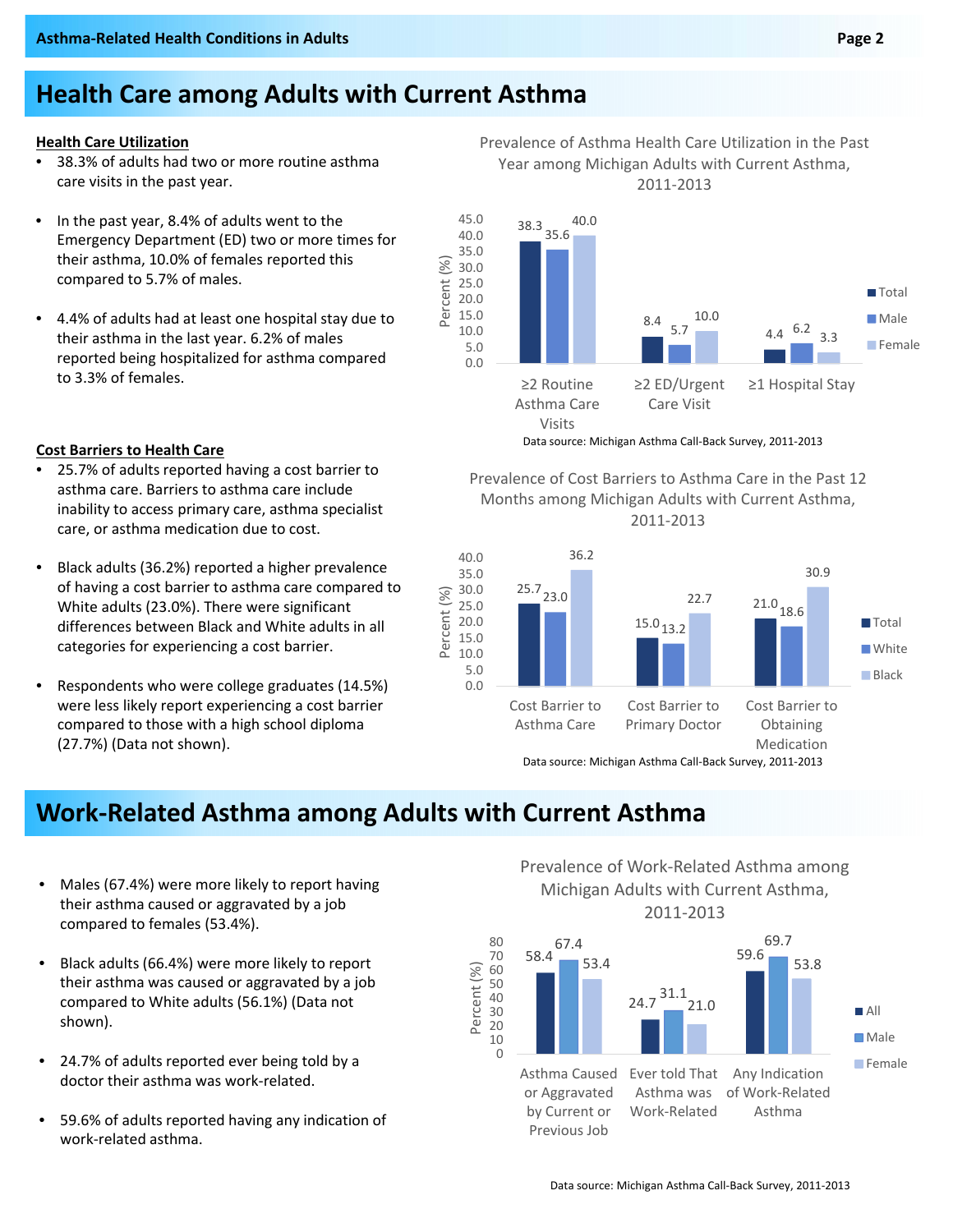# **Asthma Education among Adults with Current Asthma**

- 63.6% of adults have reported being taught to recognize early signs of an asthma episode.
- 76.5% of adults reported being taught what to do during an asthma episode. Black adults (72.9%) reported a higher prevalence compared to White adults (61.7%) (Data not shown).
- 29.8% of adults reported ever receiving an Asthma Action Plan. Females (33.4%) reported a significantly higher prevalence of having an Asthma Action Plan compared to males (23.7%) (Data not shown).

Prevalence of Education Related to Asthma Management among Michigan Adults with Current Asthma, 2011‐2013



Data source: Michigan Asthma Call‐Back Survey, 2011‐2013

# **Indoor Environment among Adults with Current Asthma**

Percent (%)

 $\mathcal{S}$ rcent Per

### **Asthma Triggers**

- 21.5% of adults reported that cigarettes have been smoked in their home. Respondents who were a college graduate (7.3%) were less likely to report this compared to respondents whose highest level of education was high school (27.0%) (Data not shown).
- 44.7% of adults reported pets are allowed in their bedroom.
- Gas used for cooking was the most reported indoor asthma trigger (53.2%). Black adults (62.1%) reported a higher prevalence of using gas for cooking compared to White adults (52.7%) (Data not shown).

### **Asthma Trigger Avoidance**

- 36.1% of adults reported washing their sheets in hot water. Females (38.5%) reported a higher prevalence compared to males (31.9%) (Data not shown).
- 41.1% of adults reported using a dehumidifier regularly.
- Using a bathroom exhaust fan was the most reported avoidance behavior (59.0%). White adults (64.1%) reported a higher prevalence of this compared to Black adults (39.8%) (Data not shown).

Prevalence of Indoor Asthma Triggers in the Home among Michigan Adults with Current Asthma, 2011‐2013







Data source: Michigan Asthma Call‐Back Survey, 2011‐2013